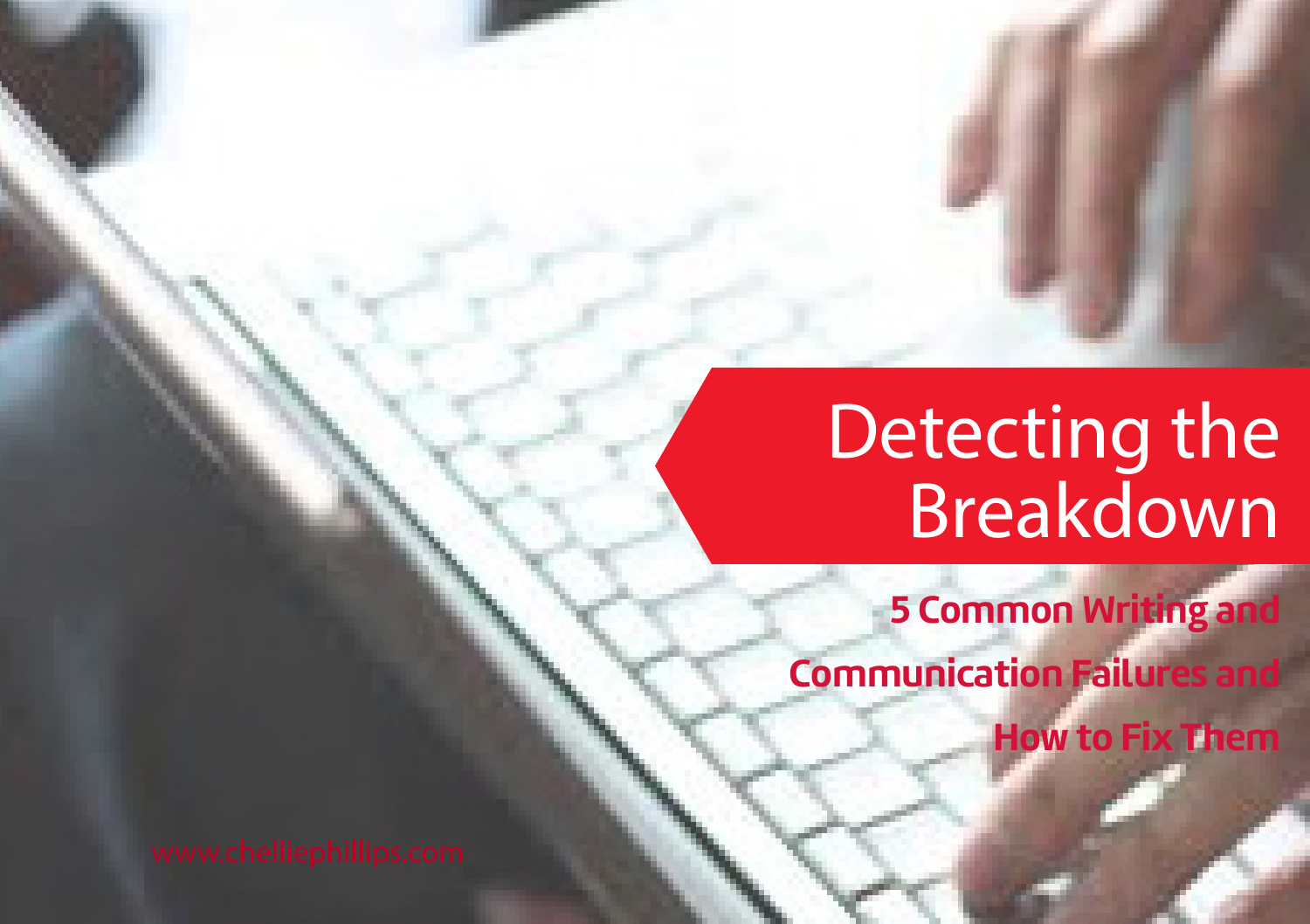### **We all make mistakes**

I'll never forget my first big communication mistake. I was working at our local community newspaper and it was election time. The sheriff's race was more heated than normal. I was putting together an ad which talked about one candidates many years of "public" service. Well what ran in the paper came out as "pubic" service. I'll never forget that call from my editor. However, the candidate told me later, I probably helped him win the election from all the attention he received from the ad.

In business it can lead to much worse. Sales, hiring and marketing all rely on ones ability to exchange information and ideas. For messages to succeed you have to win the hearts and minds of people.

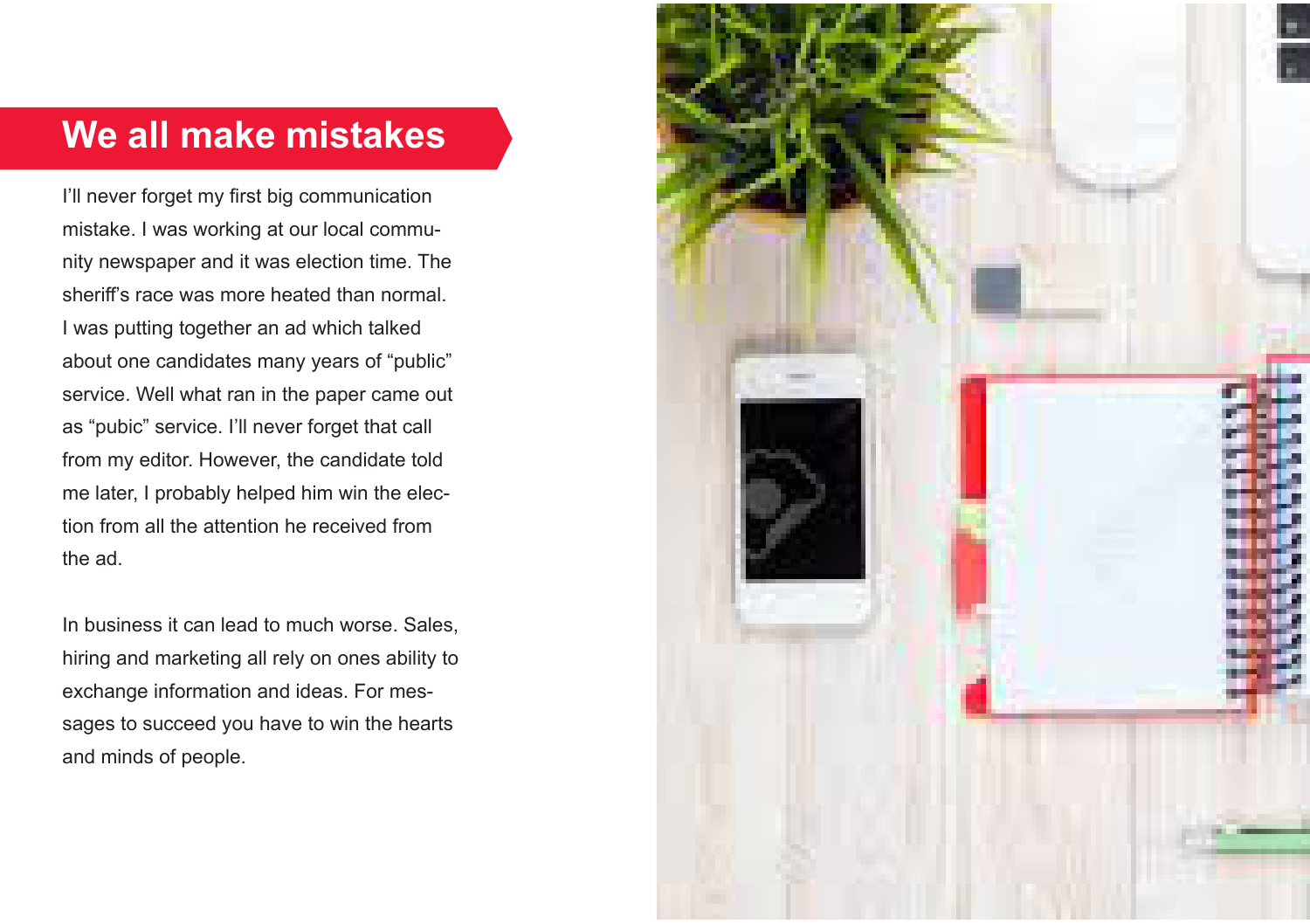



**Chellie Philliips - I write and** talk for a living. I've learned a lot in my 25 plus years in corporate PR/ Marketing and Journalism. It's my mission to help you create bold, impactful messages that reflect your personal vision or that of your company.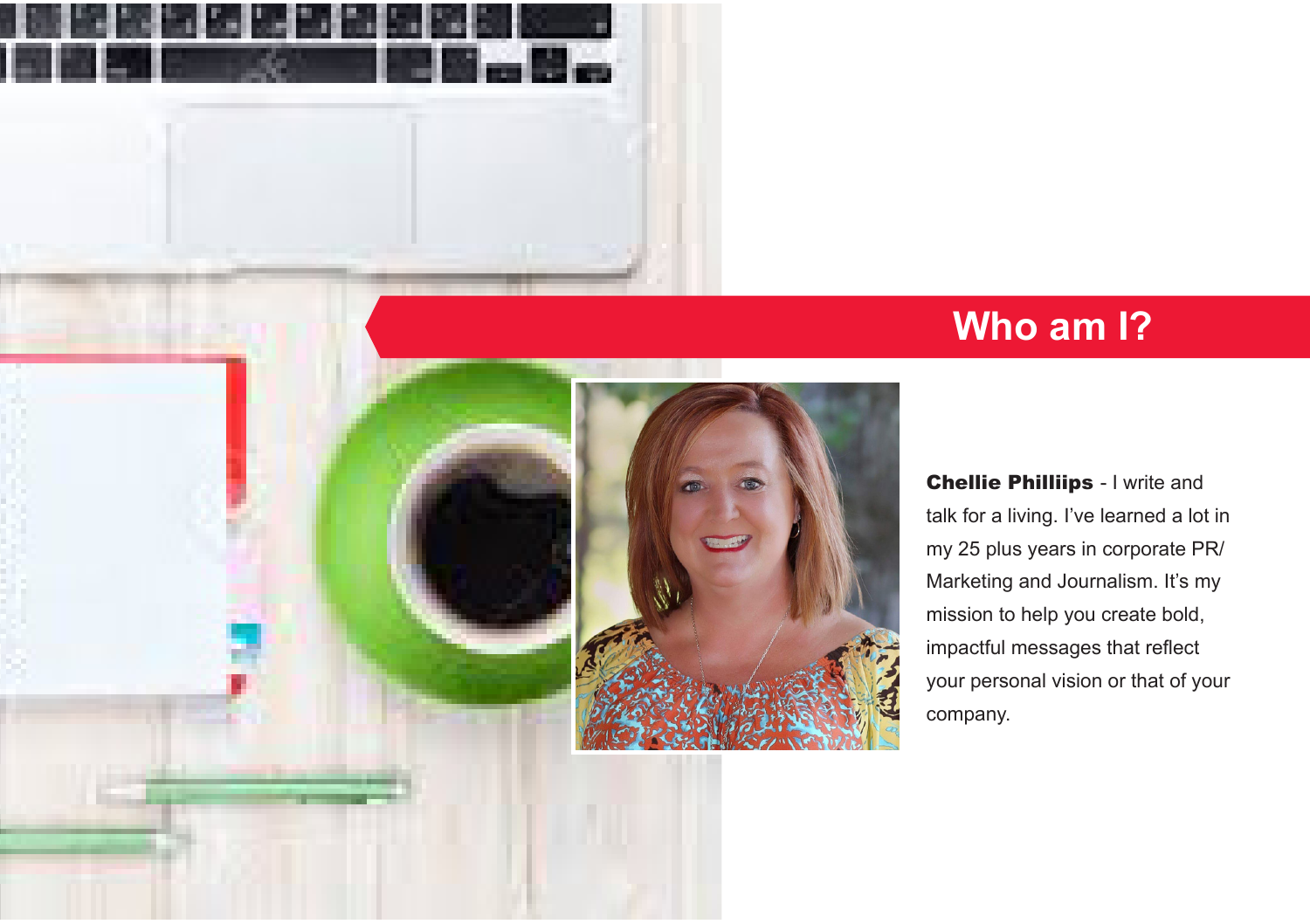### **1. Headlines Have to Grab 'Em**

Make sure your messages get read. Good headlines get your attention and lead the reader into the story. Bad headlines serve more as a label.

# Apoor headline will render your article invisible.



#### **Less is more in a headline.**

They shouldn't have more than eight words. Use decks if you need more. Decks provide a way to get more information out without making the headline too long. Use the headline to get the attention and the deck to sell the story.

Here's six tips to make your headlines reel in the readers:

1. Use active voice

2. Use present tense (immediacy storm pounds town/ not pounded)

- 3. Use short words
- 4. Be specific (vague is dull)

5. Watch punctuation - steer away from it if you can

6. Play with your words. Pull words from your story. Twist clichés, but don't use these all the time. It has its place just like alliteration or repetition.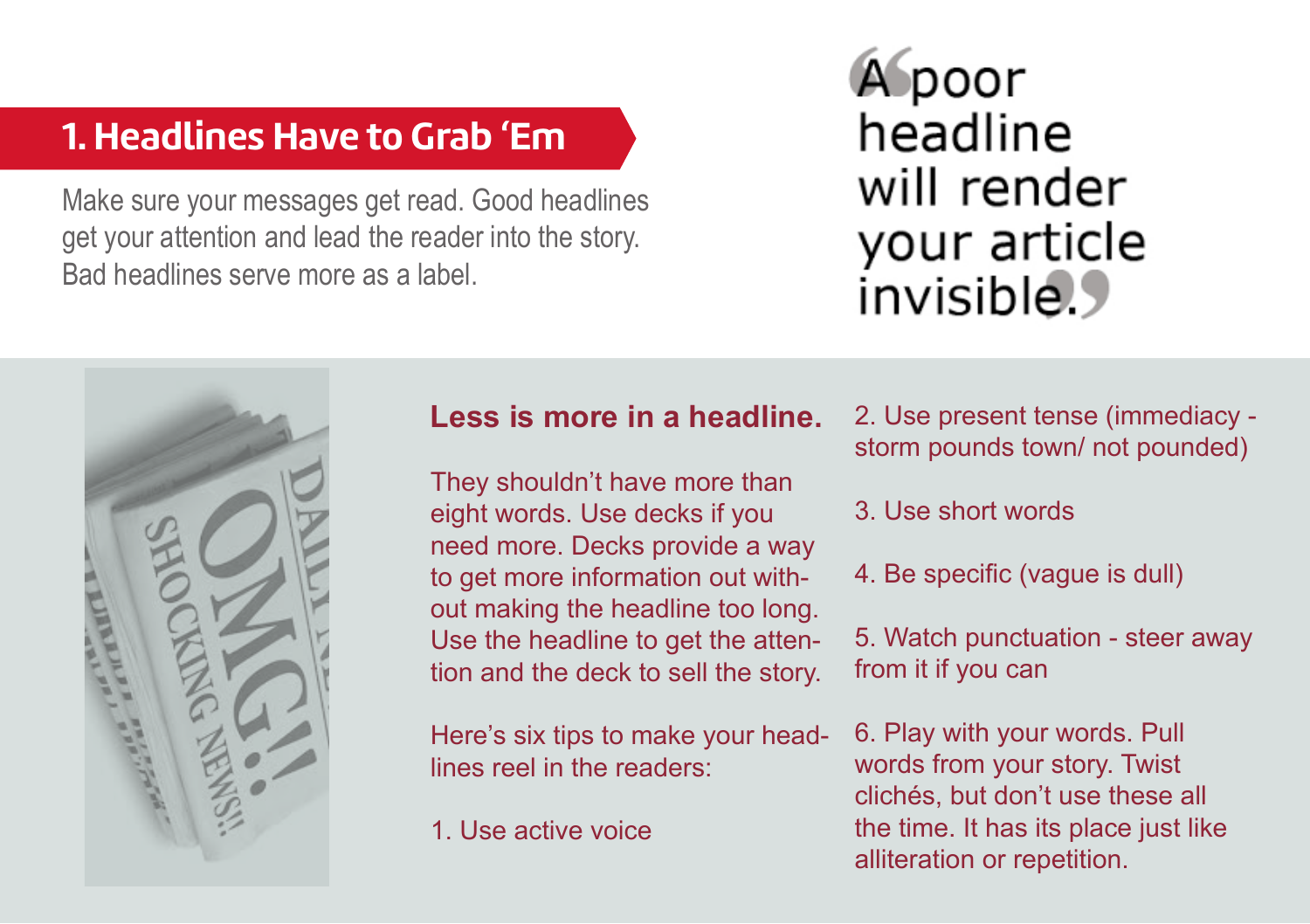**Headlines make your story irresistible -- just like those cat pics on Instagram!**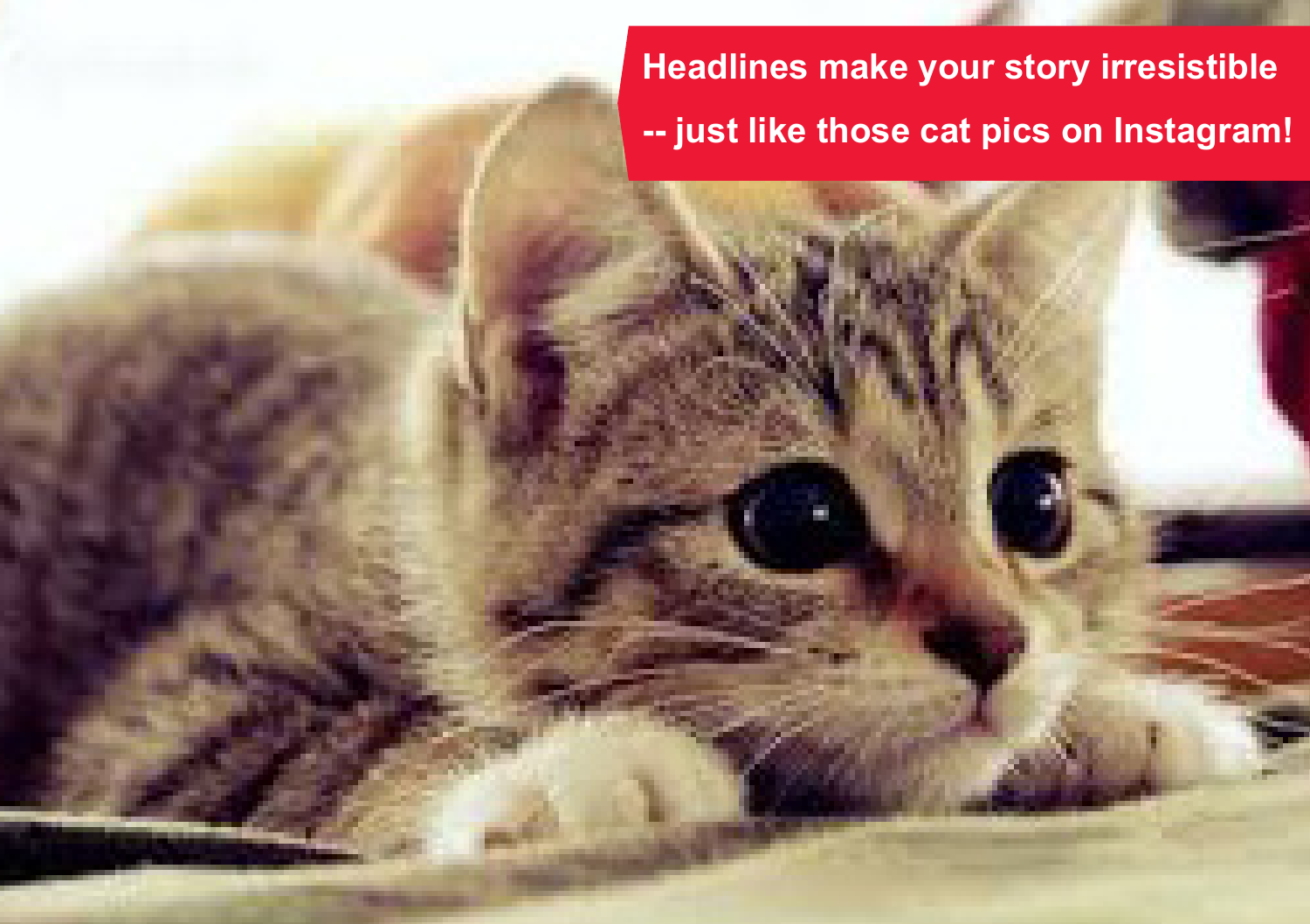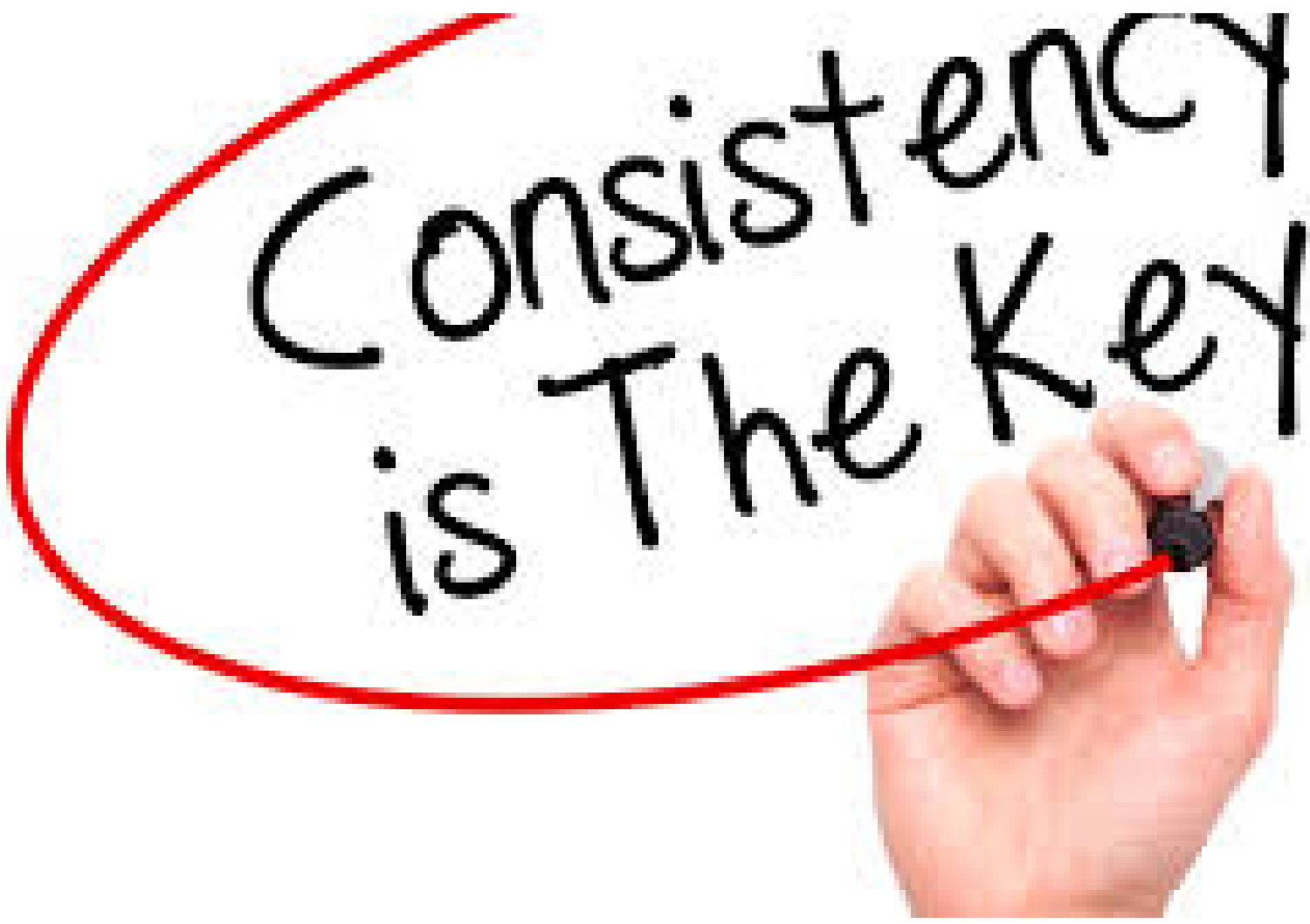Does your business have a message? Do you want people to identify you with specific ideas, products or services?

Implementing the Three C's drives those messages home with your customers. You need to be consistent in your message. Completely communicate your message. Be creative in your communications.

### **2. How you tell your story matters.**

**Consistency.** You have to make a plan and stick to it. Your story or message needs to be told the same every time by every employee at every opportunity.

**Completely.** You are the manager of the message. It is your responsibility to make sure the whole team – not just you and your department – is on the same page.

**Be creative.** Think of new ways to deliver your message. Could you put it on your vehicle? Can you create a look and feel that energizes a tired message? Have you put it in today's words? Are there phrases or terms that are no longer current? Develop a social media campaign. Think of any way you can draw attention to your message.

There's a bonus "C" as well – **Be Correct!** If you are quoting someone, get it right. If you are using facts, make sure they are accurate. If you can't get it right, don't send it out.

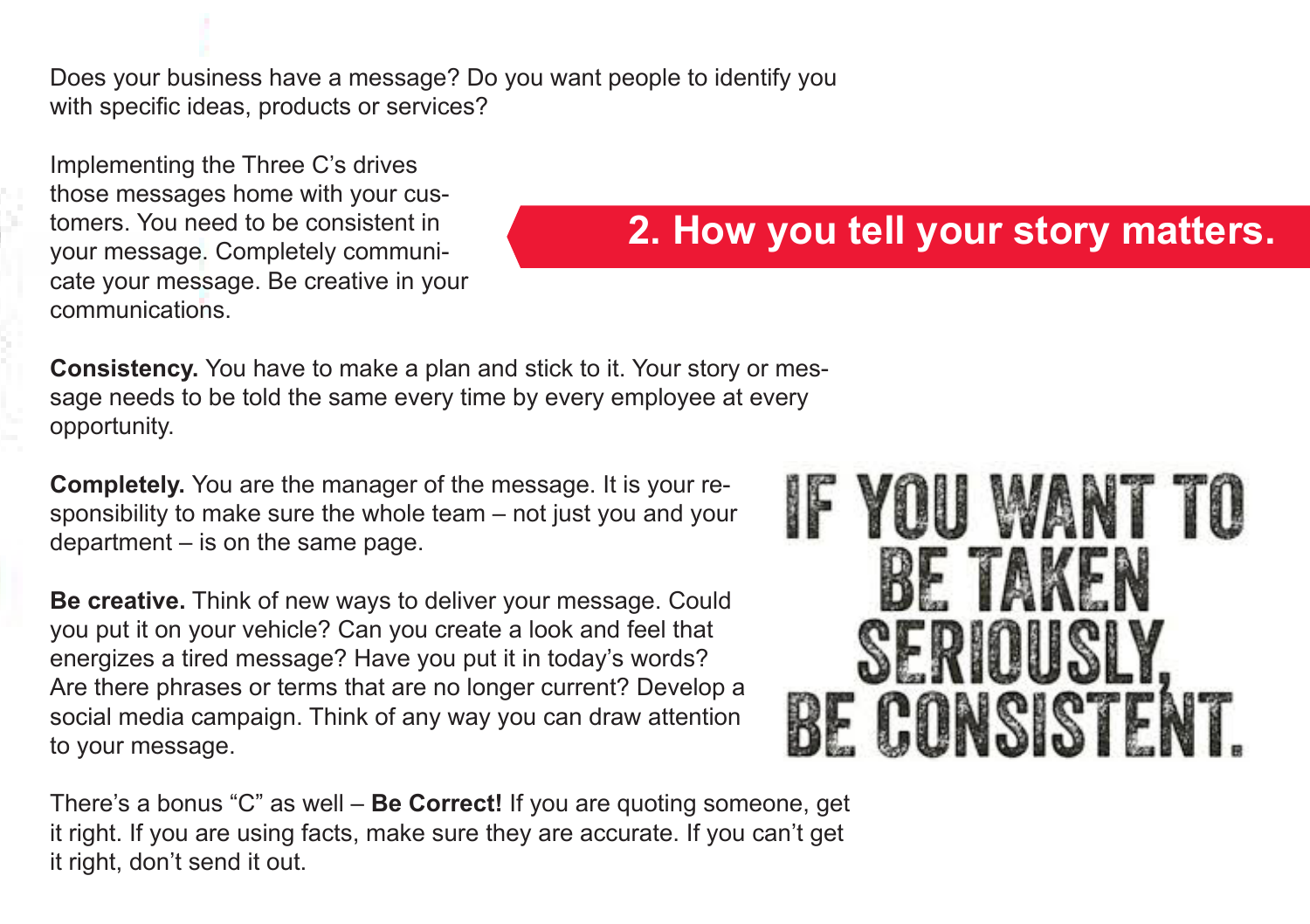#### We all do it.

We get comfortable.

We become predictable.

We forget that the art of writing requires more of us.

When we write, each of us falls back into patterns we are familiar with. We use the same words. We structure our sentences the same. We make the same grammatically errors over and over.

By identifying this and spending just a little time each week branching out you'll be a better storyteller and more compelling to your readers.

1.Freshen up your vocabulary. That doesn't mean add a bunch of big words to your writing. It means see what words you use over and over. Find synonyms for them. If there are phrases you use repeatedly, find alternate ways to say them.

2.Be vivid. Action and description are two of the best ways to generate interest with readers. Was he "really mad" or "fuming"? Just changing up a few words can draw a better mind picture and connect the reader to your story.

3.Change up your sentence structure. It doesn't always have to be subject then verb. Maybe you just use a sentence fragment on a social media post. However, you can generate interest and draw your reader in is a win. Changing the length of your sentences is another way to accomplish this too.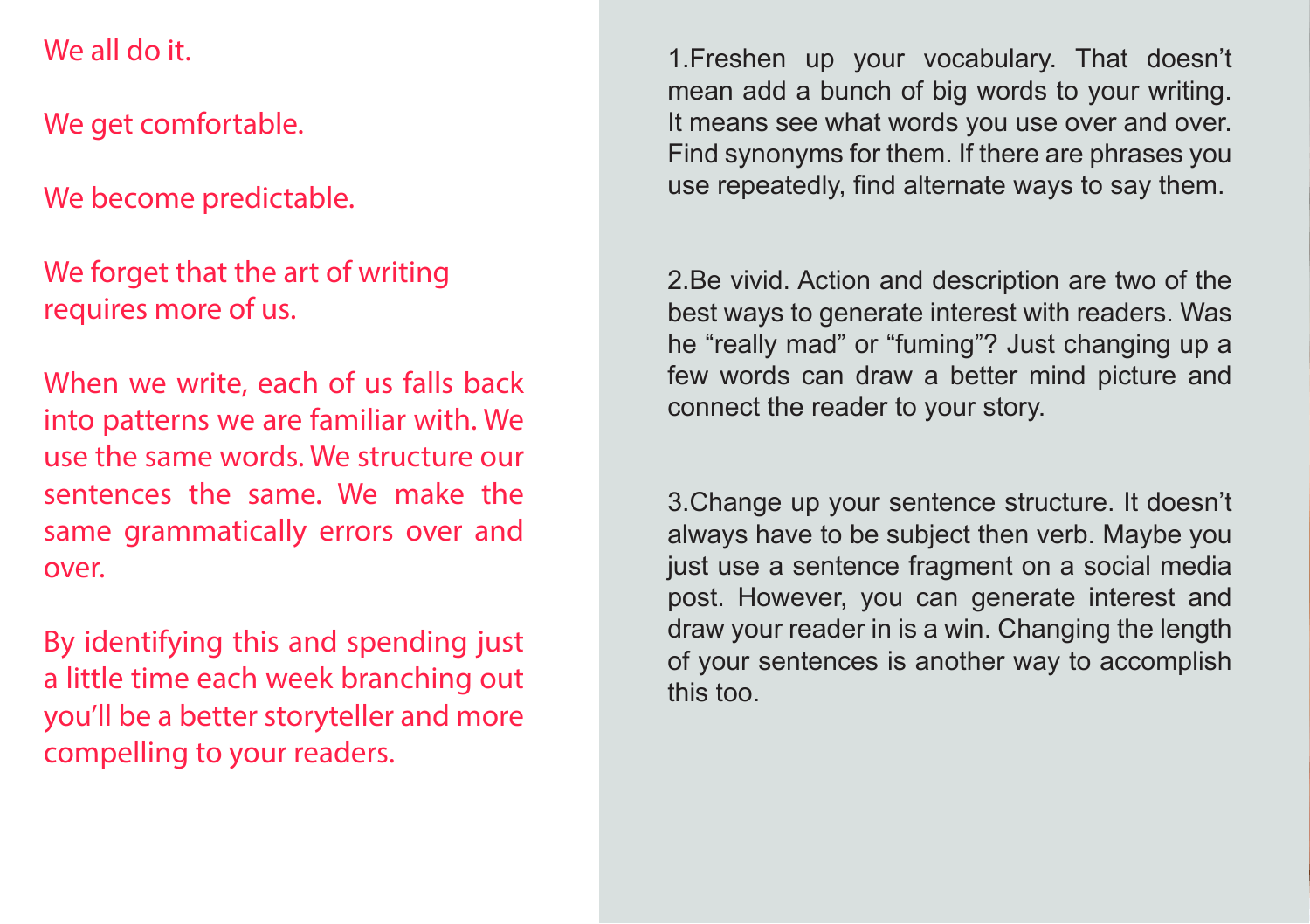# **3. Don't get complacent**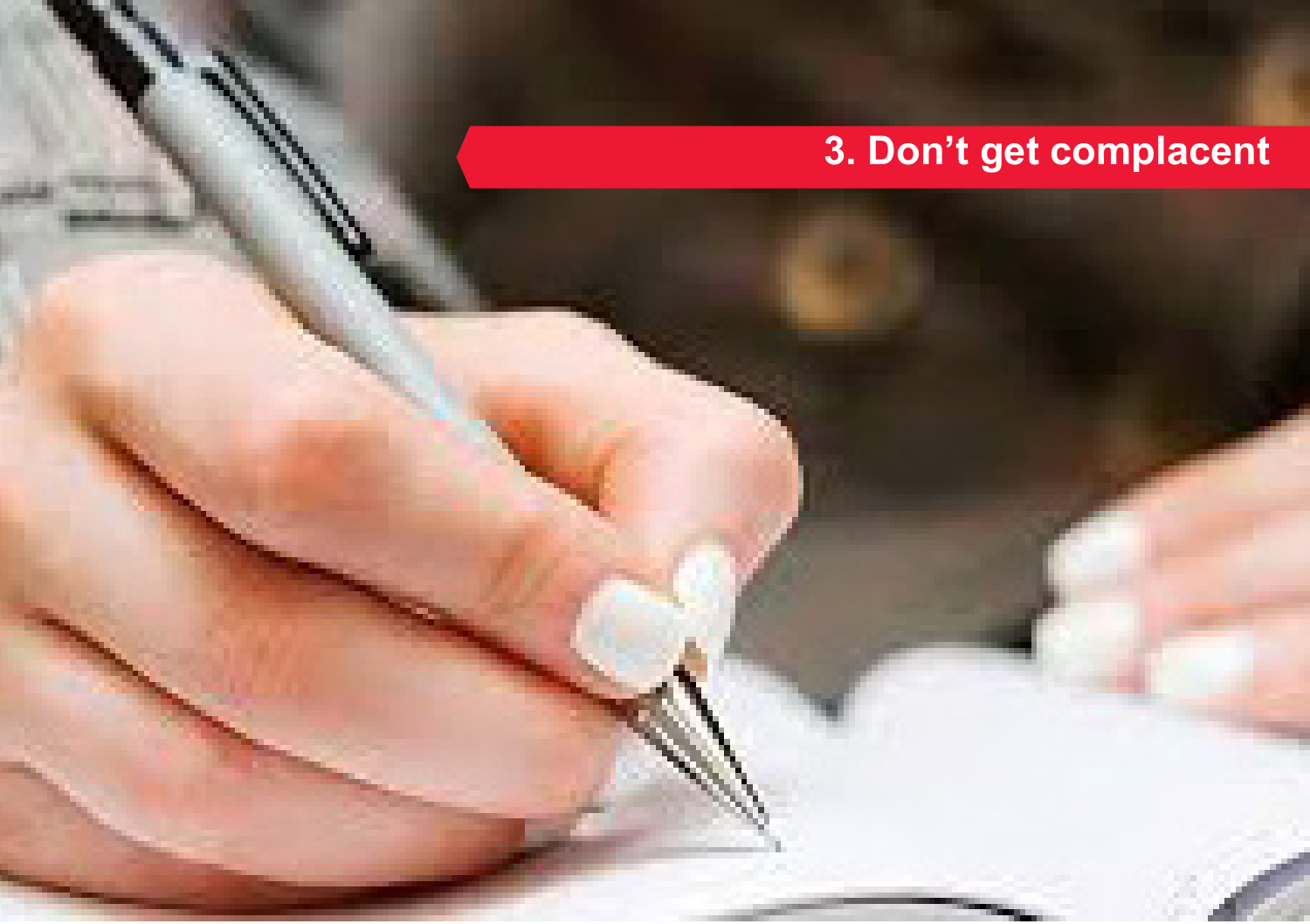#### 4. Is it measurable?

Before you begin any communi-<br>B cations, make sure you have measurable objectives. Your reputation has a tangible value? What your customers perceive is important? Communicating today isn't

just about getting the words on paper. It's about giving your customers information they will use and remember in the future. It's about adding trust and credibility to your brand.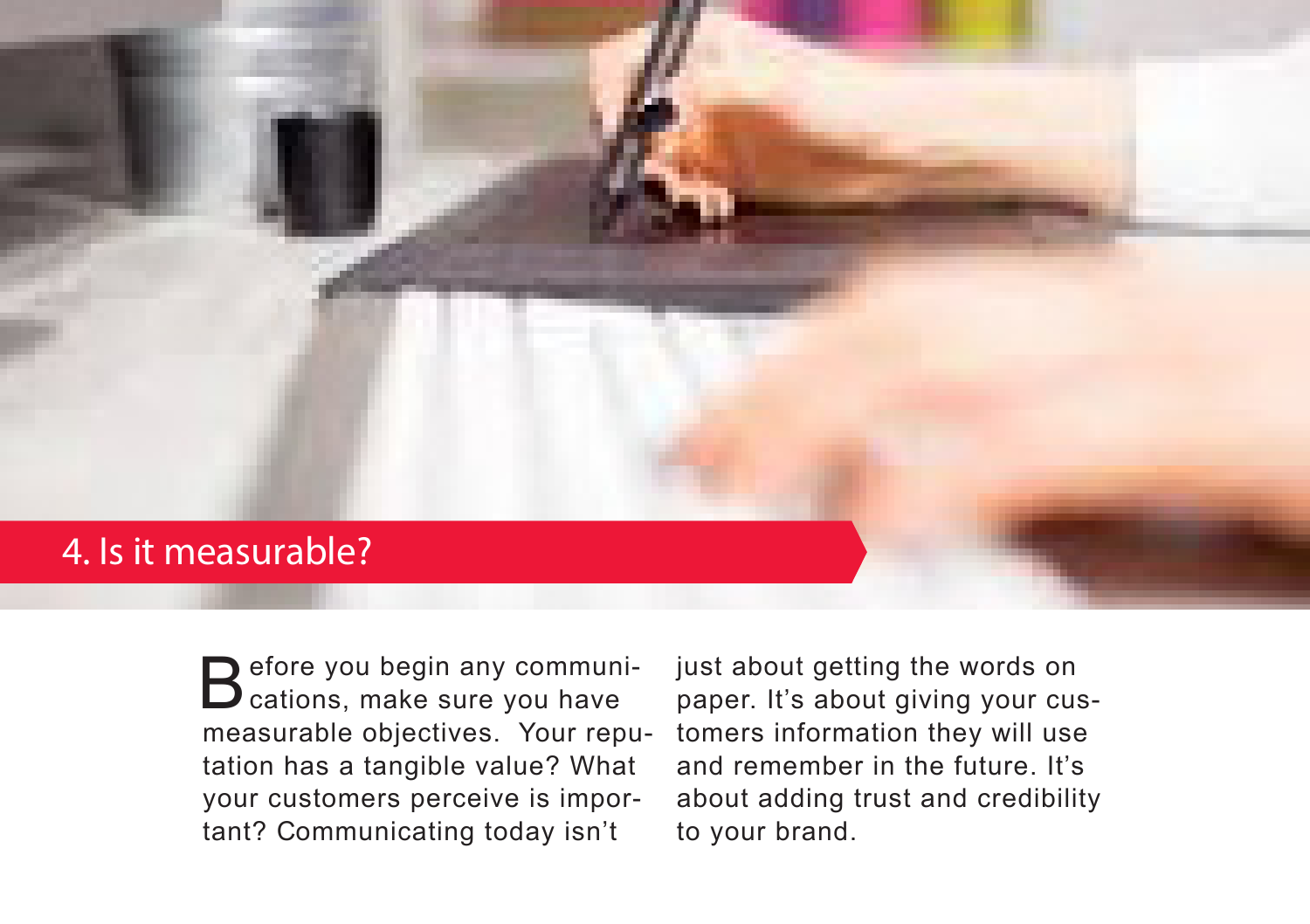## **So how do you become a knowledge broker for your company and your customers?**

- Be the first to identify and discuss emerging issues.
- Be clear in your goals.
- Be relevant to your audience. Remember it's not all about product. Reputation is king.
- Be an advocate for them and their beliefs.
- Be easily understood.
- Be informative. Make sure you give both sides of the story and give real data to back it up.
- Be credible. Use only solid research to back up your claims.

Most importantly, track your results. Using analytics available through all of the social channels and through your web provider, you can see the impact your message is having on your audience. You can track mentions in traditional media. You can track customer actions to see if you are achieving the desired results and that the media you are using where they are getting their information from.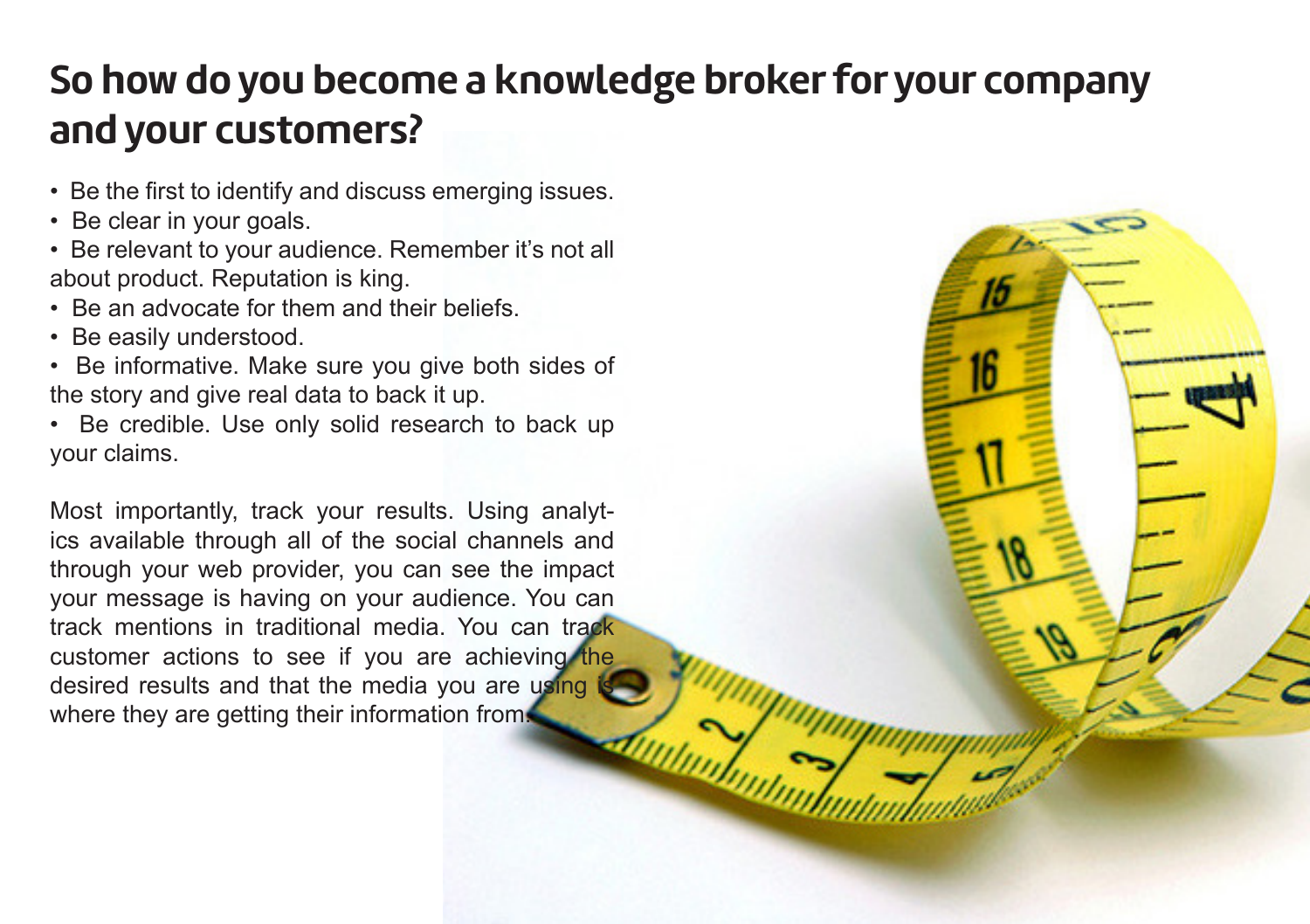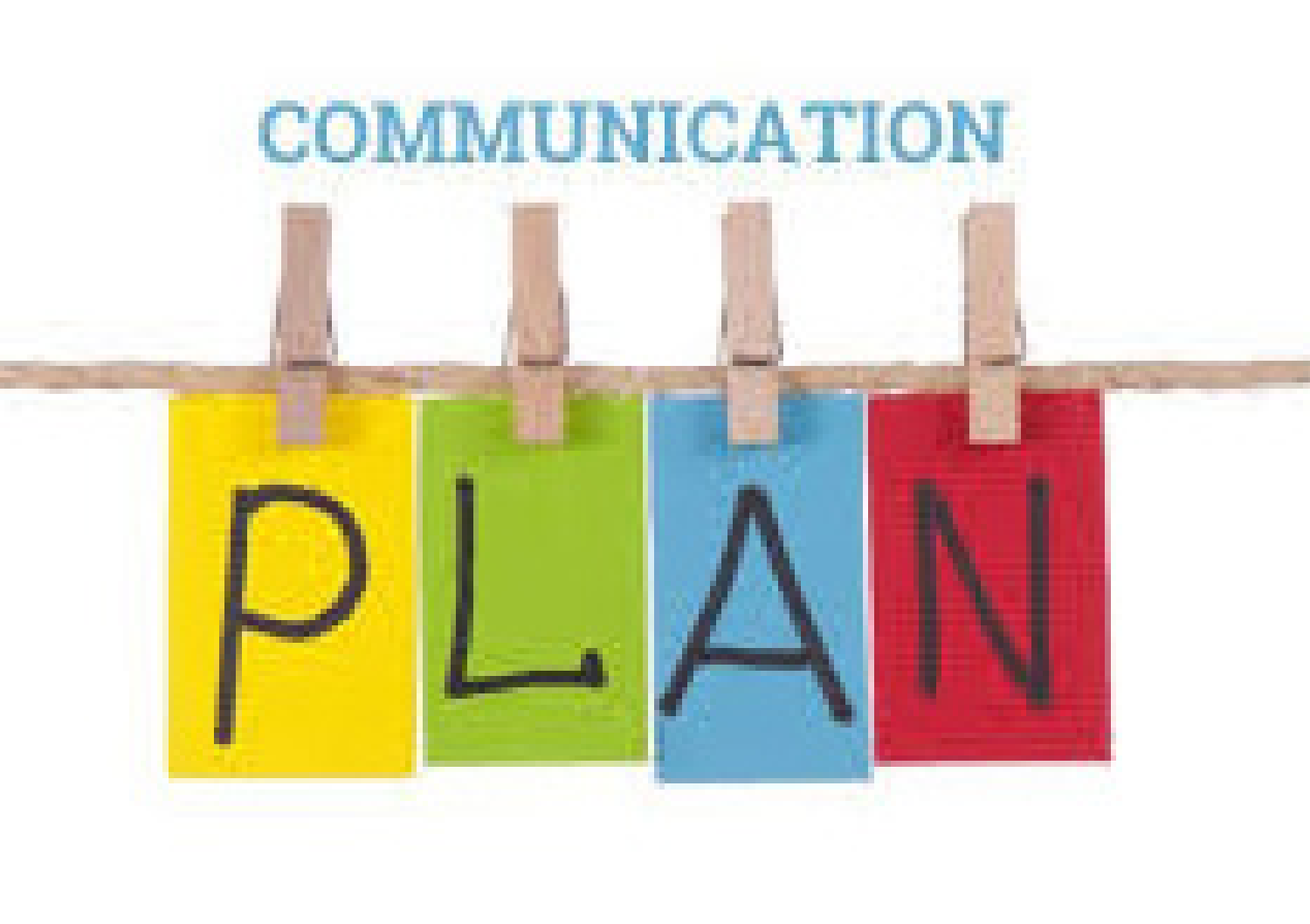# **5. It only works if you plan your work and work your plan**

Communicators are notorious procrastinators. We all say we work well under pressure. Deadlines mean we work on what has to go out that day. You can get ahead of the curve through planning.

Take a look at all of the ways you are communicating now. Dig in and really evaluate if the piece or method could be improved. Determine if it is relevant still. Is it contributing to the overall image or message of your business?

You need a communication plan to address each activity.

The plan should include:

- 1. Strategy the background or situation analysis along with your objectives
- 2. Audience Analysis who needs the message and how best to target them
- 3. Creative Plan key messages, external design work, implementation
- 4. Timetable what's the schedule for the campaign or deadline for production
- 5. Budget total cost (internal and external resources)
- 6. Evaluation how will you determine the success